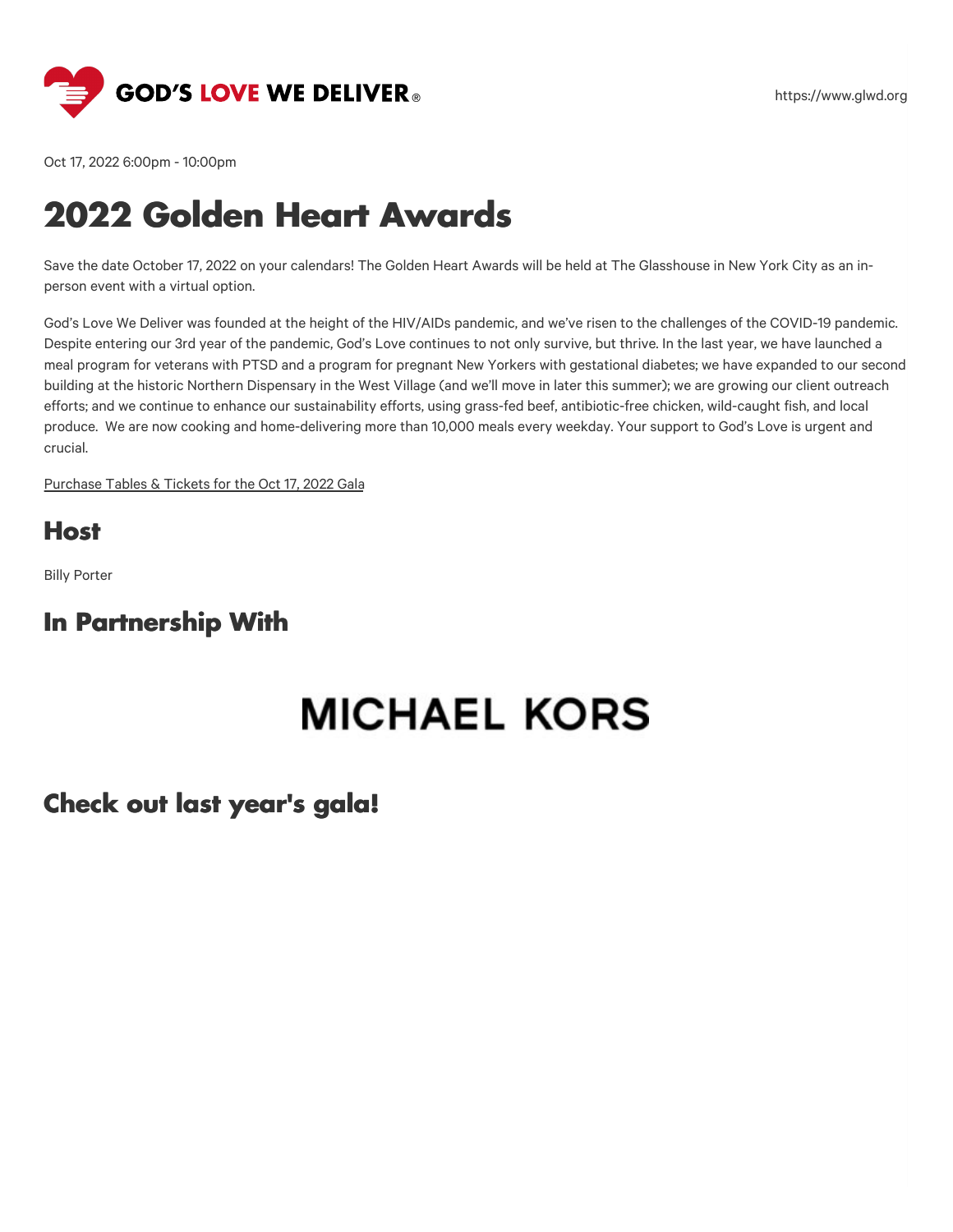### **Past Golden Heart Awards**



10.20.21 / Events

## **15th Annual Golden Heart [Awards](https://www.glwd.org/blog/15th-annual-golden-heart-awards/)**

On Monday, October 18, God's Love We Deliver celebrated its annual Golden Heart Awards dinner and honored the extraordinary achievements of Billy Porter and Don Lemon, in partnership with Michael Kors. The event took …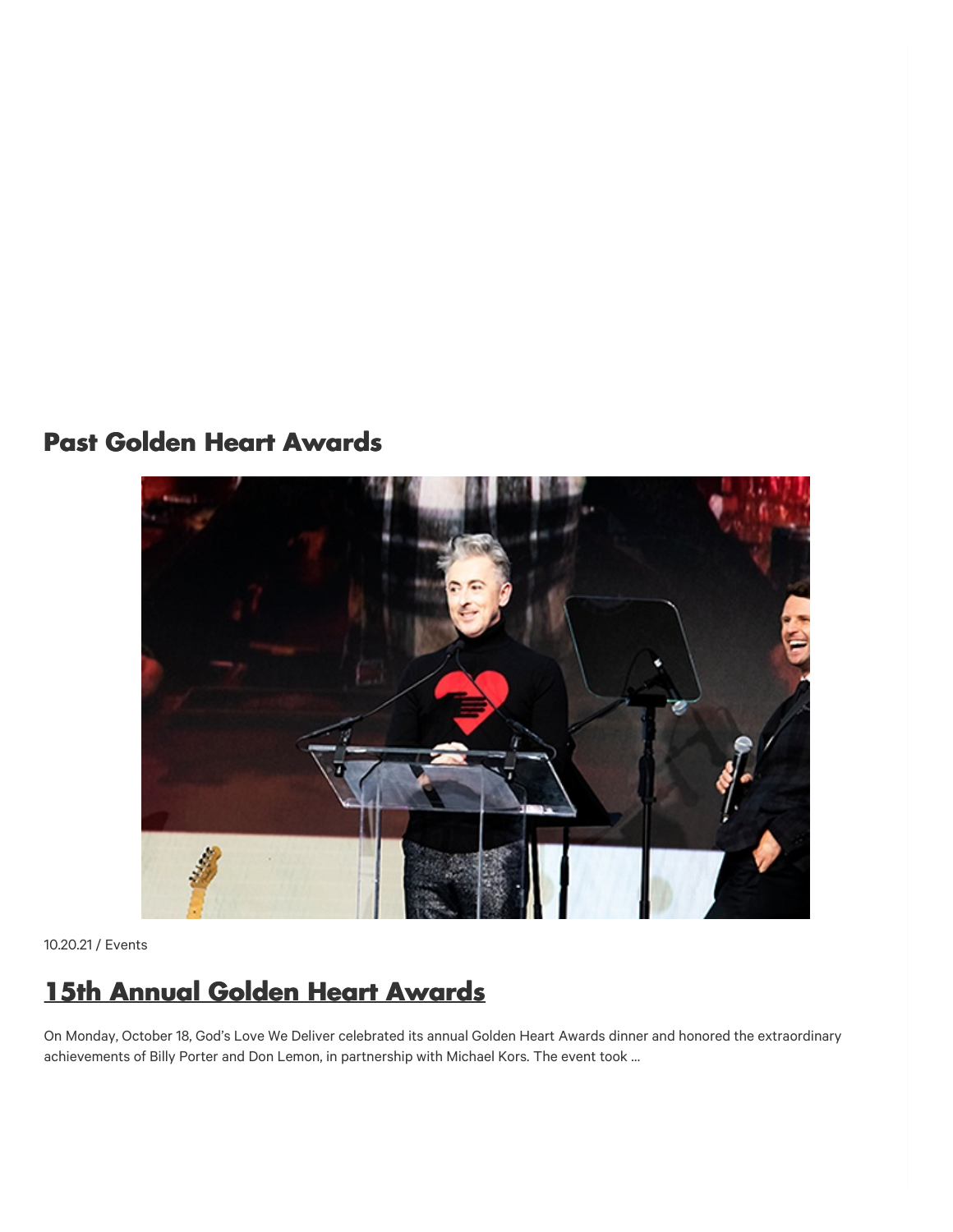

12.3.20 / Events

## **14th Annual Golden Heart [Awards](https://www.glwd.org/blog/14th-annual-golden-heart-awards/)**

On Tuesday, December 1st, God's Love We Deliver and Michael Kors hosted the annual Golden Heart Awards via a virtual program featuring an impressive lineup of celebrity appearances and performances. The gala, which was held o…



10.22.19 / Events

## **13th Annual Golden Heart [Awards](https://www.glwd.org/blog/13th-annual-golden-heart-awards/)**